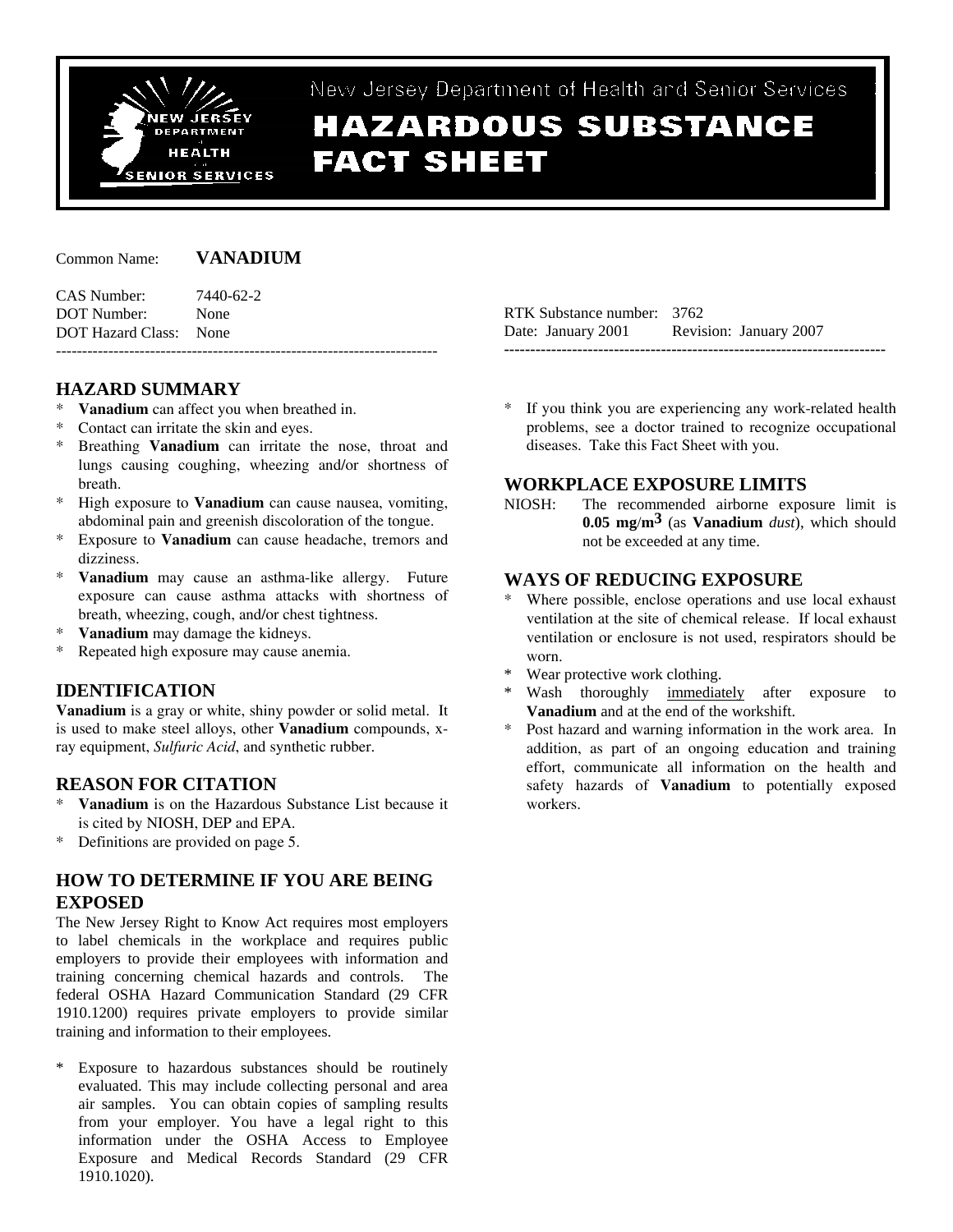This Fact Sheet is a summary source of information of all potential and most severe health hazards that may result from exposure. Duration of exposure, concentration of the substance and other factors will affect your susceptibility to any of the potential effects described below.

--------------------------------------------------------------------------

# **HEALTH HAZARD INFORMATION**

#### **Acute Health Effects**

The following acute (short-term) health effects may occur immediately or shortly after exposure to **Vanadium**:

- \* Contact can irritate the skin and eyes.
- \* Breathing **Vanadium** can irritate the nose, throat and lungs causing coughing, wheezing and/or shortness of breath.
- \* High exposure to **Vanadium** can cause nausea, vomiting, abdominal pain and greenish discoloration of the tongue.
- \* Exposure to **Vanadium** can cause headache, tremors and dizziness.

## **Chronic Health Effects**

The following chronic (long-term) health effects can occur at some time after exposure to **Vanadium** and can last for months or years:

#### **Cancer Hazard**

According to the information presently available to the New Jersey Department of Health and Senior Services, **Vanadium** has not been tested for its ability to cause cancer in animals.

## **Reproductive Hazard**

\* There is limited evidence that **Vanadium** *compounds* may damage the male reproductive system in animals.

## **Other Long-Term Effects**

- \* **Vanadium** can irritate the lungs. Repeated exposure may cause bronchitis to develop with cough, phlegm, and/or shortness of breath.
- \* **Vanadium** may cause an asthma-like allergy. Future exposure can cause asthma attacks with shortness of breath, wheezing, cough, and/or chest tightness.
- \* **Vanadium** may damage the kidneys.
- \* Repeated high exposure may cause anemia.

# **MEDICAL**

## **Medical Testing**

Before beginning employment and at regular times after that, for those with frequent or potentially high exposures, the following are recommended:

\* Lung function tests. These may be normal if the person is not having an attack at the time of the test.

If symptoms develop or overexposure is suspected, the following are recommended:

- \* Complete blood count
- Kidney function tests
- \* Urine test for **Vanadium**

Any evaluation should include a careful history of past and present symptoms with an exam. Medical tests that look for damage already done are not a substitute for controlling exposure.

Request copies of your medical testing. You have a legal right to this information under the OSHA Access to Employee Exposure and Medical Records Standard (29 CFR 1910.1020).

#### **Mixed Exposures**

Because smoking can cause heart disease, as well as lung cancer, emphysema, and other respiratory problems, it may worsen respiratory conditions caused by chemical exposure. Even if you have smoked for a long time, stopping now will reduce your risk of developing health problems.

# **WORKPLACE CONTROLS AND PRACTICES**

Unless a less toxic chemical can be substituted for a hazardous substance, **ENGINEERING CONTROLS** are the most effective way of reducing exposure. The best protection is to enclose operations and/or provide local exhaust ventilation at the site of chemical release. Isolating operations can also reduce exposure. Using respirators or protective equipment is less effective than the controls mentioned above, but is sometimes necessary.

In evaluating the controls present in your workplace, consider: (1) how hazardous the substance is, (2) how much of the substance is released into the workplace and (3) whether harmful skin or eye contact could occur. Special controls should be in place for highly toxic chemicals or when significant skin, eye, or breathing exposures are possible.

In addition, the following control is recommended:

\* Where possible, automatically transfer **Vanadium** from drums or other storage containers to process containers.

Good **WORK PRACTICES** can help to reduce hazardous exposures. The following work practices are recommended:

- \* Workers whose clothing has been contaminated by **Vanadium** should change into clean clothing promptly.
- \* Do not take contaminated work clothes home. Family members could be exposed.
- \* Contaminated work clothes should be laundered by individuals who have been informed of the hazards of exposure to **Vanadium**.
- Eye wash fountains should be provided in the immediate work area for emergency use.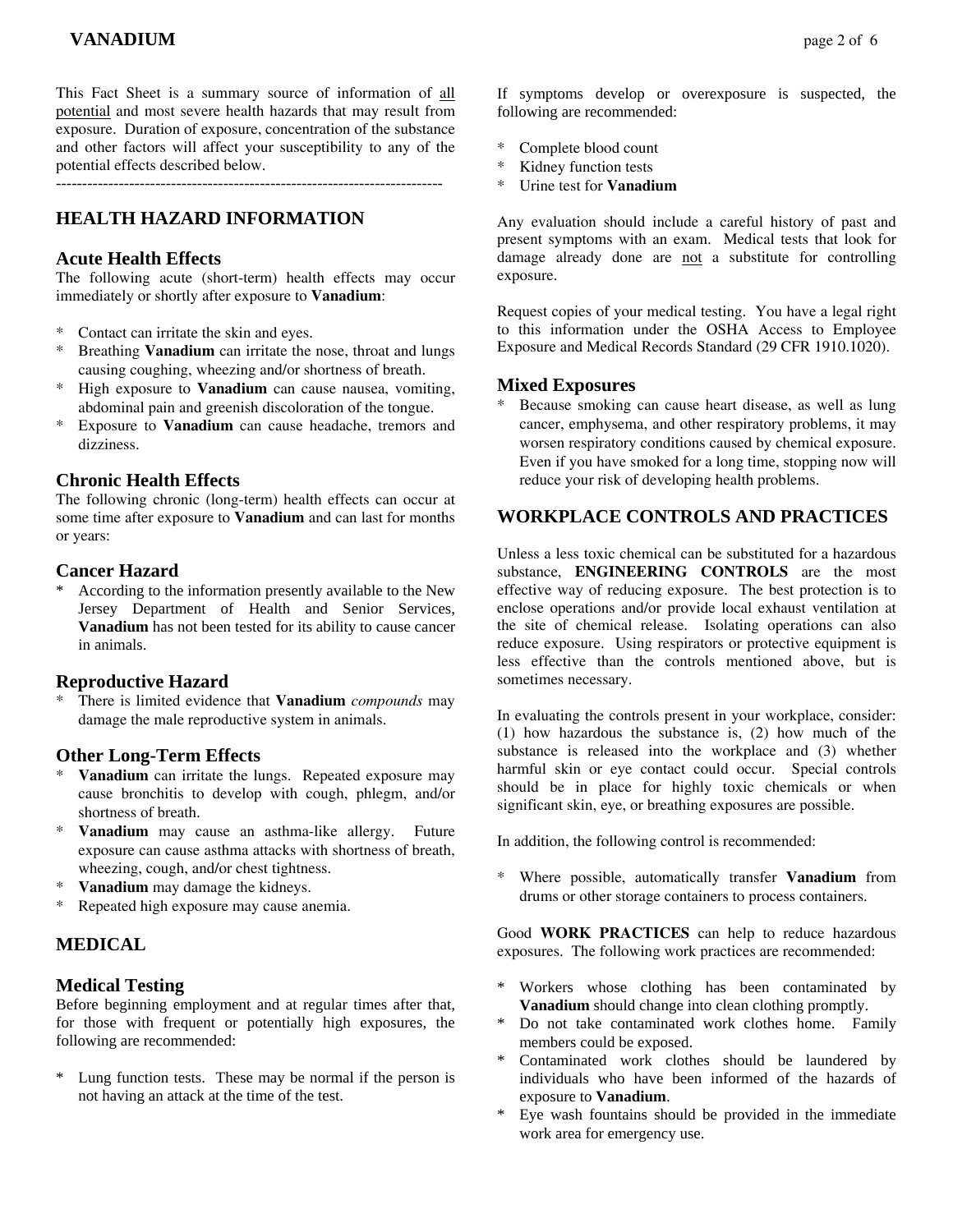- If there is the possibility of skin exposure, emergency shower facilities should be provided.
- \* On skin contact with **Vanadium**, immediately wash or shower to remove the chemical. At the end of the workshift, wash any areas of the body that may have contacted **Vanadium**, whether or not known skin contact has occurred.
- \* Do not eat, smoke, or drink where **Vanadium** is handled, processed, or stored, since the chemical can be swallowed. Wash hands carefully before eating, drinking, applying cosmetics, smoking, or using the toilet.
- \* Use a vacuum or a wet method to reduce dust during cleanup. DO NOT DRY SWEEP.

# **PERSONAL PROTECTIVE EQUIPMENT**

WORKPLACE CONTROLS ARE BETTER THAN PERSONAL PROTECTIVE EQUIPMENT. However, for some jobs (such as outside work, confined space entry, jobs done only once in a while, or jobs done while workplace controls are being installed), personal protective equipment may be appropriate.

The OSHA Personal Protective Equipment Standard (29 CFR 1910.132) requires employers to determine the appropriate personal protective equipment for each hazard and to train employees on how and when to use protective equipment.

The following recommendations are only guidelines and may not apply to every situation.

## **Clothing**

- \* Avoid skin contact with **Vanadium**. Wear protective gloves and clothing. Safety equipment suppliers/ manufacturers can provide recommendations on the most protective glove/clothing material for your operation.
- All protective clothing (suits, gloves, footwear, headgear) should be clean, available each day, and put on before work.

## **Eye Protection**

- Wear impact resistant eye protection with side shields or goggles.
- \* Wear a face shield along with goggles when working with corrosive, highly irritating or toxic substances.
- \* Contact lenses should not be worn when working with this substance.

# **Respiratory Protection**

**IMPROPER USE OF RESPIRATORS IS DANGEROUS.** Such equipment should only be used if the employer has a written program that takes into account workplace conditions, requirements for worker training, respirator fit testing, and medical exams, as described in the OSHA Respiratory Protection Standard (29 CFR 1910.134).

- NIOSH has established new testing and certification requirements for negative pressure, air purifying, particulate filter and filtering facepiece respirators. The filter classifications of dust/mist/fume, paint spray or pesticide prefilters, and filters for radon daughters, have been replaced with the N, R, and P series. Each series has three levels of filtering efficiency: 95%, 99%, and 99.9%. Check with your safety equipment supplier or your respirator manufacturer to determine which respirator is appropriate for your facility.
- \* Where the potential exists for exposure over **0.5 mg**/**m3**, use a NIOSH approved full facepiece respirator with a high efficiency particulate filter. Increased protection is obtained from full facepiece powered-air purifying respirators.
- If while wearing a filter or cartridge respirator you can smell, taste, or otherwise detect **Vanadium**, or if while wearing particulate filters abnormal resistance to breathing is experienced, or eye irritation occurs while wearing a full facepiece respirator, leave the area immediately. Check to make sure the respirator-to-face seal is still good. If it is, replace the filter or cartridge. If the seal is no longer good, you may need a new respirator.
- Be sure to consider all potential exposures in your workplace. You may need a combination of filters, prefilters or cartridges to protect against different forms of a chemical (such as vapor and mist) or against a mixture of chemicals.
- Where the potential exists for exposure over  $1.25 \text{ mg/m}^3$ , use a NIOSH approved supplied-air respirator with a full facepiece operated in a pressure-demand or other positivepressure mode. For increased protection use in combination with an auxiliary self-contained breathing apparatus operated in a pressure-demand or other positivepressure mode.
- Exposure to  $35 \text{ mg/m}^3$  is immediately dangerous to life and health. If the possibility of exposure above **35 mg**/**m3** exists, use a NIOSH approved self-contained breathing apparatus with a full facepiece operated in a pressuredemand or other positive-pressure mode equipped with an emergency escape air cylinder.

# **QUESTIONS AND ANSWERS**

- Q: If I have acute health effects, will I later get chronic health effects?
- A: Not always. Most chronic (long-term) effects result from repeated exposures to a chemical.
- Q: Can I get long-term effects without ever having shortterm effects?
- A: Yes, because long-term effects can occur from repeated exposures to a chemical at levels not high enough to make you immediately sick.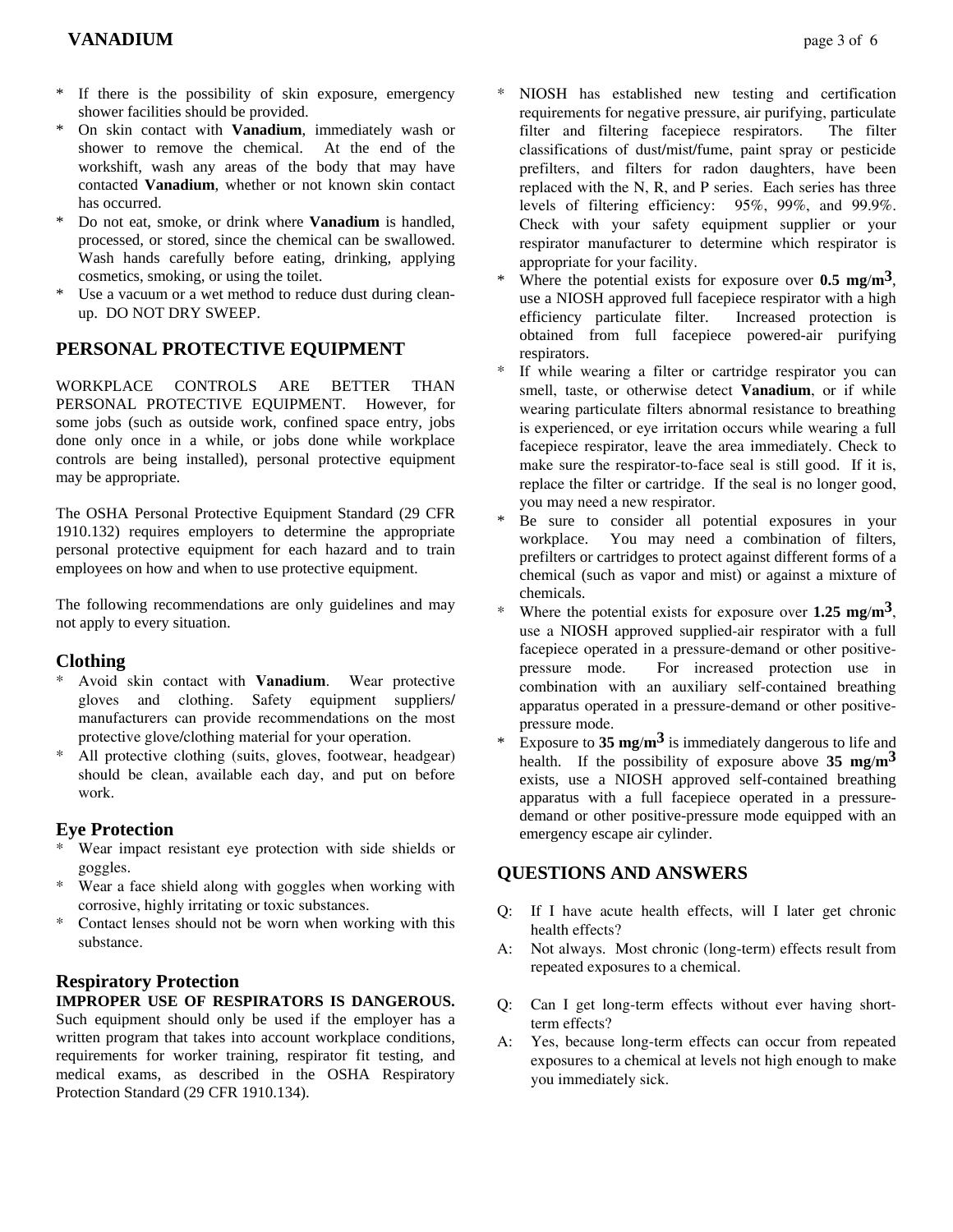- Q: What are my chances of getting sick when I have been exposed to chemicals?
- A: The likelihood of becoming sick from chemicals is increased as the amount of exposure increases. This is determined by the length of time and the amount of material to which someone is exposed.
- Q: When are higher exposures more likely?
- A: Conditions which increase risk of exposure include dust releasing operations (grinding, mixing, blasting, dumping, etc.), other physical and mechanical processes (heating, pouring, spraying, spills and evaporation from large surface areas such as open containers), and "confined space" exposures (working inside vats, reactors, boilers, small rooms, etc.).
- Q: Is the risk of getting sick higher for workers than for community residents?
- A: Yes. Exposures in the community, except possibly in cases of fires or spills, are usually much lower than those found in the workplace. However, people in the community may be exposed to contaminated water as well as to chemicals in the air over long periods. This may be a problem for children or people who are already ill.
- Q: Can men as well as women be affected by chemicals that cause reproductive system damage?
- A: Yes. Some chemicals reduce potency or fertility in both men and women. Some damage sperm and eggs, possibly leading to birth defects.
- Q: Who is at the greatest risk from reproductive hazards?
- A: Pregnant women are at greatest risk from chemicals that harm the developing fetus. However, chemicals may affect the ability to have children, so both men and women of childbearing age are at high risk.

------------------------------------------------------------------------ The following information is available from:

 New Jersey Department of Health and Senior Services Occupational Health Service PO Box 360 Trenton, NJ 08625-0360 (609) 984-1863 (609) 984-7407 (fax)

Web address: http://www.state.nj.us/health/eoh/odisweb/

#### **Industrial Hygiene Information**

Industrial hygienists are available to answer your questions regarding the control of chemical exposures using exhaust ventilation, special work practices, good housekeeping, good hygiene practices, and personal protective equipment including respirators. In addition, they can help to interpret the results of industrial hygiene survey data.

#### **Medical Evaluation**

If you think you are becoming sick because of exposure to chemicals at your workplace, you may call personnel at the Department of Health and Senior Services, Occupational Health Service, who can help you find the information you need.

#### **Public Presentations**

Presentations and educational programs on occupational health or the Right to Know Act can be organized for labor unions, trade associations and other groups.

#### **Right to Know Information Resources**

The Right to Know Infoline (609) 984-2202 can answer questions about the identity and potential health effects of chemicals, list of educational materials in occupational health, references used to prepare the Fact Sheets, preparation of the Right to Know Survey, education and training programs, labeling requirements, and general information regarding the Right to Know Act. Violations of the law should be reported to (609) 984-2202.

 $-$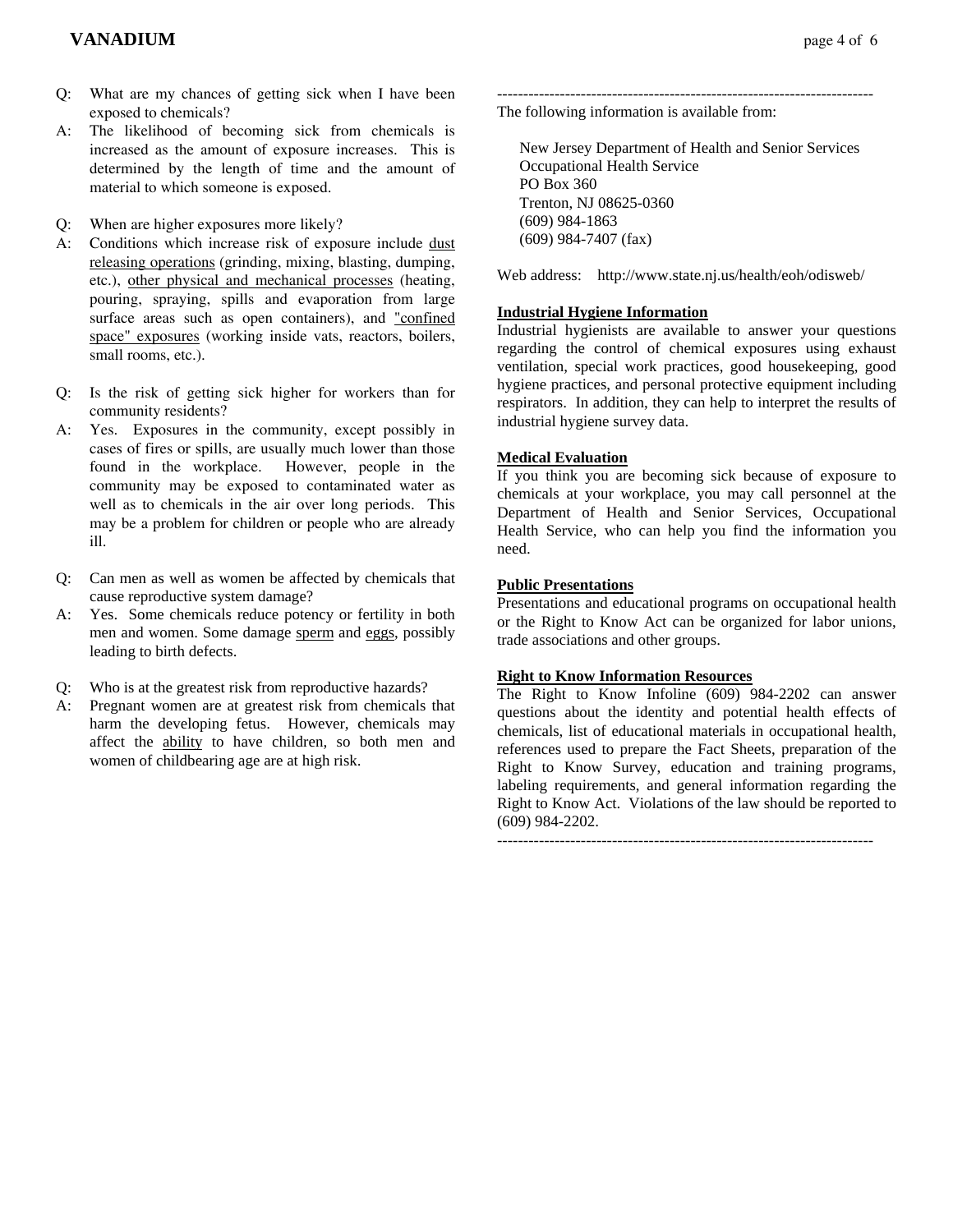## **DEFINITIONS**

**ACGIH** is the American Conference of Governmental Industrial Hygienists. It recommends upper limits (called TLVs) for exposure to workplace chemicals.

A **carcinogen** is a substance that causes cancer.

The **CAS number** is assigned by the Chemical Abstracts Service to identify a specific chemical.

**CFR** is the Code of Federal Regulations, which consists of the regulations of the United States government.

A **combustible** substance is a solid, liquid or gas that will burn.

A **corrosive** substance is a gas, liquid or solid that causes irreversible damage to human tissue or containers.

**DEP** is the New Jersey Department of Environmental **Protection** 

**DOT** is the Department of Transportation, the federal agency that regulates the transportation of chemicals.

**EPA** is the Environmental Protection Agency, the federal agency responsible for regulating environmental hazards.

A **fetus** is an unborn human or animal.

A **flammable** substance is a solid, liquid, vapor or gas that will ignite easily and burn rapidly.

The **flash point** is the temperature at which a liquid or solid gives off vapor that can form a flammable mixture with air.

**IARC** is the International Agency for Research on Cancer, a scientific group that classifies chemicals according to their cancer-causing potential.

**IRIS** is the Integrated Risk Information System database of the federal EPA.

A **miscible** substance is a liquid or gas that will evenly dissolve in another.

**mg/m3** means milligrams of a chemical in a cubic meter of air. It is a measure of concentration (weight/volume).

A **mutagen** is a substance that causes mutations. A **mutation** is a change in the genetic material in a body cell. Mutations can lead to birth defects, miscarriages, or cancer.

**NAERG** is the North American Emergency Response Guidebook. It was jointly developed by Transport Canada, the United States Department of Transportation and the Secretariat of Communications and Transportation of Mexico. It is a guide for first responders to quickly identify the specific or generic hazards of material involved in a transportation incident, and to protect themselves and the general public during the initial response phase of the incident.

**NFPA** is the National Fire Protection Association. It classifies substances according to their fire and explosion hazard.

**NIOSH** is the National Institute for Occupational Safety and Health. It tests equipment, evaluates and approves respirators, conducts studies of workplace hazards, and proposes standards to OSHA.

**NTP** is the National Toxicology Program which tests chemicals and reviews evidence for cancer.

**OSHA** is the Occupational Safety and Health Administration, which adopts and enforces health and safety standards.

**PEL** is the Permissible Exposure Limit which is enforceable by the Occupational Safety and Health Administration.

**PIH** is a DOT designation for chemicals which are Poison Inhalation Hazards.

**ppm** means parts of a substance per million parts of air. It is a measure of concentration by volume in air.

A **reactive** substance is a solid, liquid or gas that releases energy under certain conditions.

**STEL** is a Short Term Exposure Limit which is usually a 15 minute exposure that should not be exceeded at any time during a work day.

A **teratogen** is a substance that causes birth defects by damaging the fetus.

**TLV** is the Threshold Limit Value, the workplace exposure limit recommended by ACGIH.

The **vapor pressure** is a measure of how readily a liquid or a solid mixes with air at its surface. A higher vapor pressure indicates a higher concentration of the substance in air and therefore increases the likelihood of breathing it in.